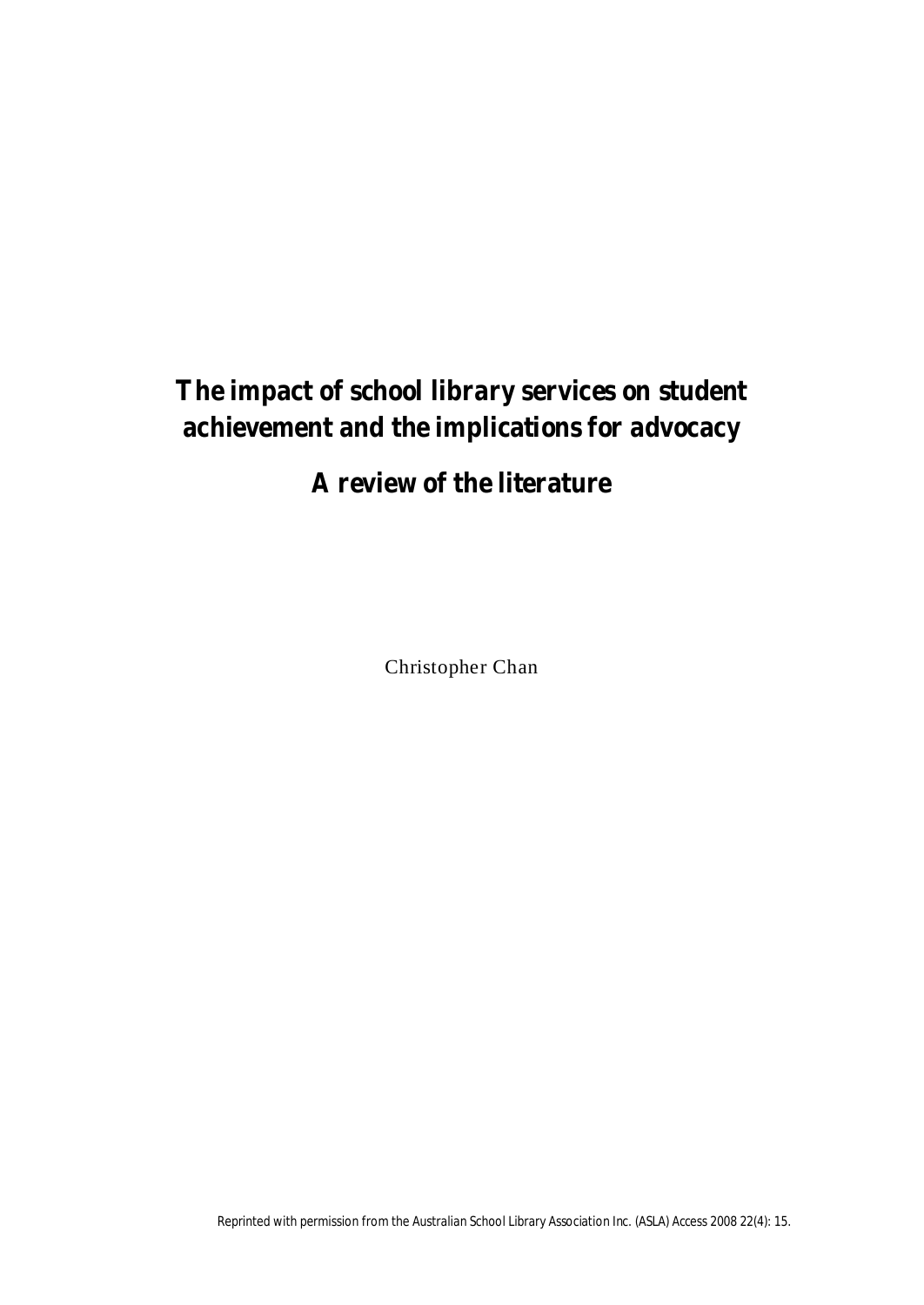## **Abstract**

This review critically examines the literature relating to the impact that school libraries have on student achievement, and what implications this impact has had for school library advocacy. A number of studies examining this issue, using both quantitative and qualitative methodologies, have been conducted. Almost all of the studies considered endorse the view that school library services have a positive impact on student achievement. The literature further indicates that this evidence has not had much impact on the development of school libraries, mainly because of the entrenched views of educators and administrators that see the school library as being peripheral to teaching and learning. It is suggested that the arguments for school libraries need to be better articulated and communicated, and the literature suggests some possibilities for achieving this.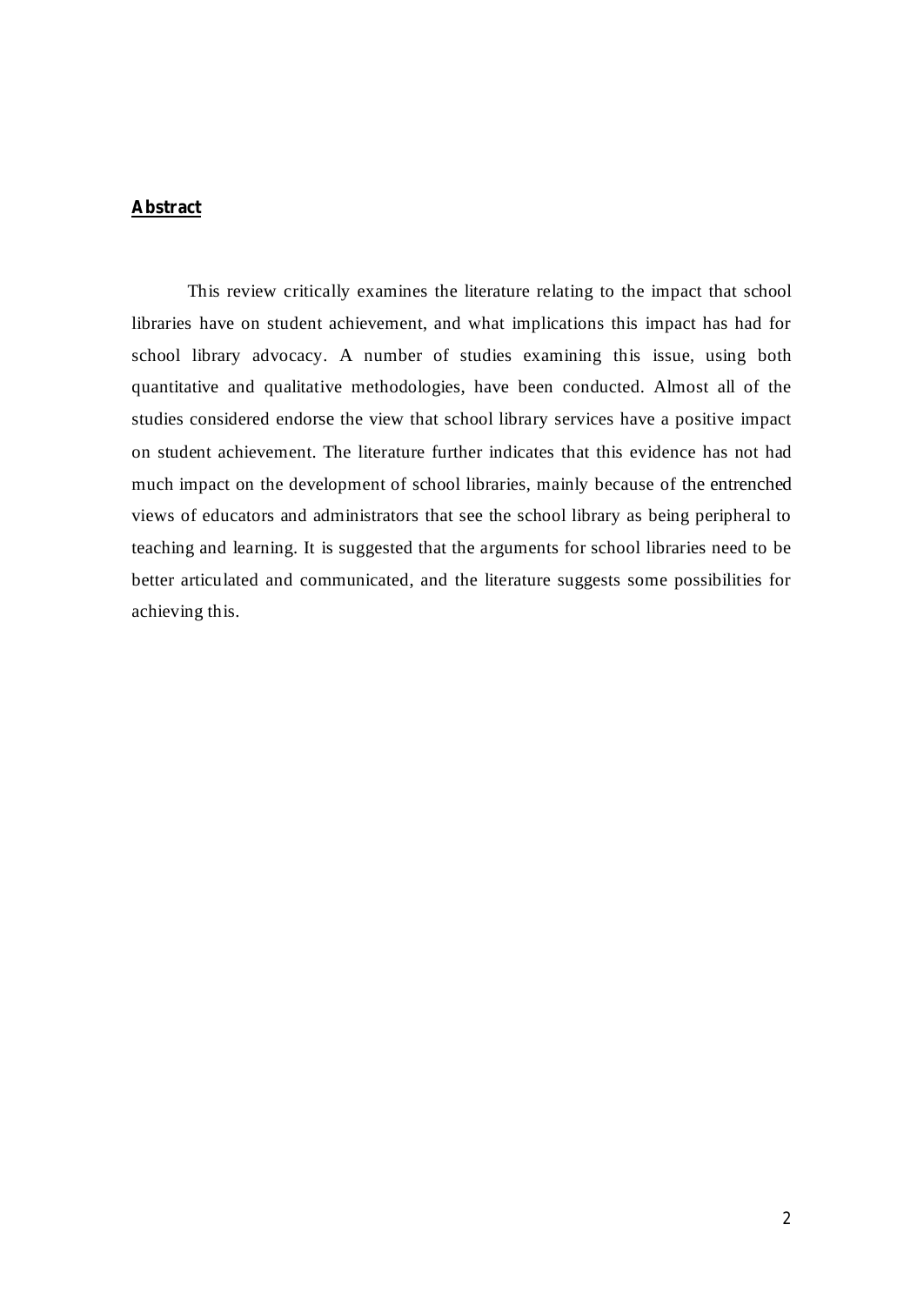Over the past thirty years, an extensive body of evidence has been built up by researchers worldwide indicating that good school library programmes are linked to higher academic achievement in students. Yet in spite this, it is evident that libraries are often viewed as non-essential, optional, or even luxury expenditures for schools (Lonsdale, 2003). They are among the first school services to be targeted for cuts when funding is reduced. It can be concluded that those that make decisions regarding the staffing and funding of school libraries are either unaware that such evidence exists, or that they are not convinced by it.

This should be of concern to library and information science professionals everywhere. How can the profession better advocate for the school libraries? An important first step is to ensure that school librarians themselves have a clear understanding of the benefits school library programmes bring. Williams and Wavell (2001a, p. 4) have stated that such an understanding is necessary to demonstrate the value of the school library, and for gaining appropriate recognition for its work. This review will cover the major findings and consider what the implications for advocacy are.

#### **Quantitative approaches**

The dominant approach used by researchers seeking to establish the benefits of school libraries on student academic achievement is to link the provision of more and better library services to higher test scores. A seminal study using this methodology was conducted by Lance, Welborn and Hamilton-Pennell (1994) in Colorado. Their results showed that library collection and staff size was the second-best predictor of student achievement on standardised tests. Only at-risk conditions, such as poverty, had a greater impact on test scores.

The authors of the Colorado study replicated their methodology in different states across the US. In a study performed in Alaska, it was found 9 in 10 schools with a full-time librarian performed at average or above levels on standardised tests, compared with 5 in 10 schools that had no librarian at all (Lance, Hamilton-Pennell & Rodney, 2000, p. 29). The same researchers found that students in Illinois were likely to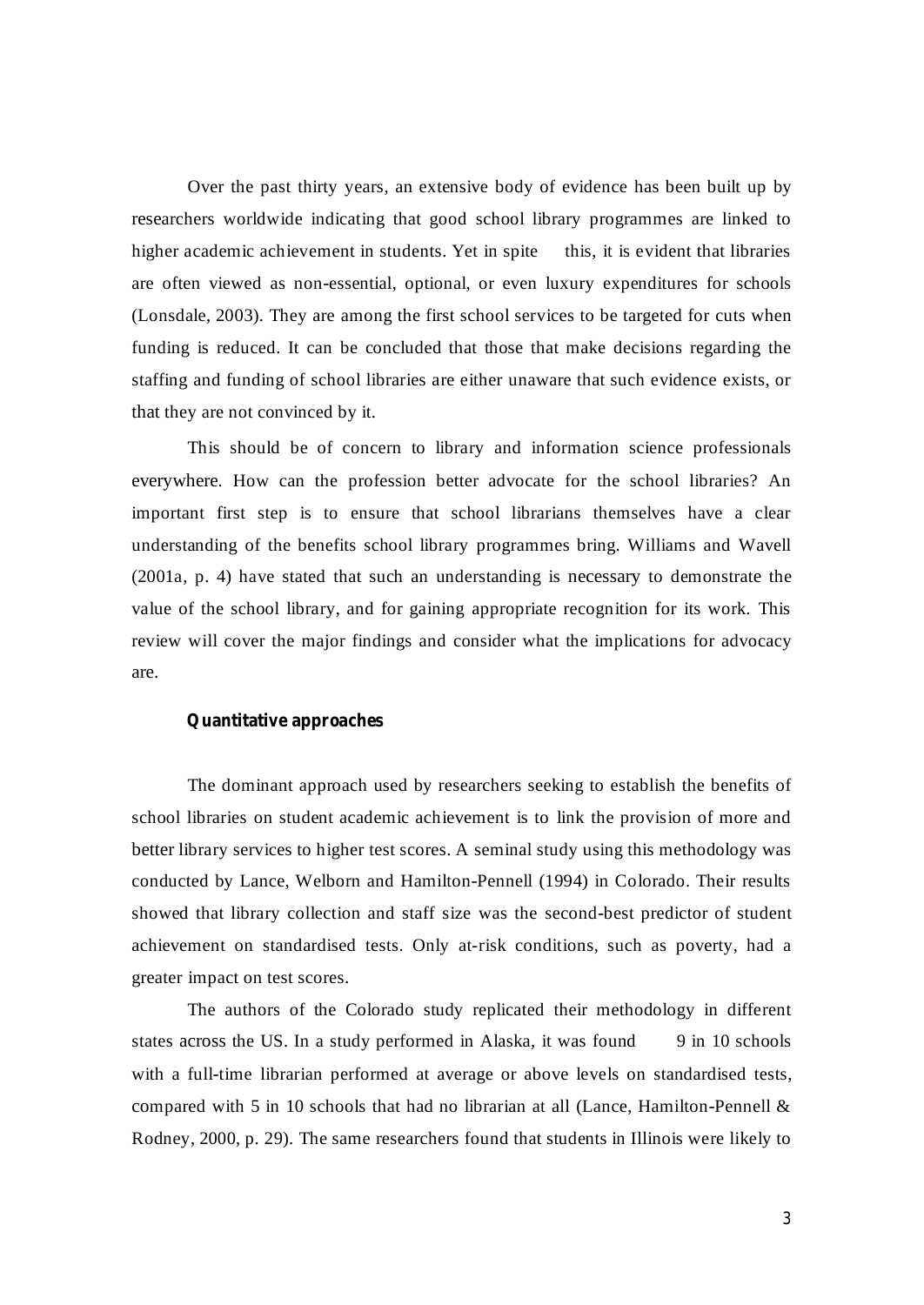achieve higher test scores when they had access to a well-resourced, well-staffed library (Lance, Hamilton-Pennell & Rodney, 2005, p. 122).

Other researchers also engaged in similar studies, in cases borrowing and adapting the survey instruments used by Lance et al. (1994), for example Smith (2001) and Burgin and Bracy (2003). By 2005, studies similar to the 1994 Colorado study had been completed in ten US states (Tarr & Sinclair-Tarr, 2005). All of them showed a positive, statistically significant relationship between school library services and student academic achievement. The fact that so many studies, encompassing thousands of schools, all point in the same direction would appear to provide compelling evidence of the value of school libraries.

The studies cited so far attempted to show the benefits of school libraries by contrasting the test results of schools with good libraries with those of schools where library services are non-existent or lacking in some areas. Todd (2003) took a different approach in an Ohio study that asked students directly about their views on the school library. Thirty-nine schools that provided an outstanding library serv e were identified based on state guidelines that were validated by an ex panel. It was found that 52.5% of students rated the library as 'most helpful' 'quite helpful' in getting better grades in projects and assignments. Only 11.5% said the library did not help them at all in this regard. This suggests that students themselves endorse the idea that good school libraries have an impact on their academic achievement. Such results complement the findings of studies that correlate test scores with library services.

## **Qualitative approaches**

Qualitative research provides an essential complement to the findings of studies that focus heavily on statistical analysis. One such study was conducted by Small, Snyder and Parker (2007) in New York State. Their preliminary results suggest support for a strong relationship between school libraries and achievement. Participants, including students and classroom teachers, were asked to write descriptive comments on how their school library helped them. Although the survey covered a wide range of topics, academic achievement was specifically addressed by some of the responses, for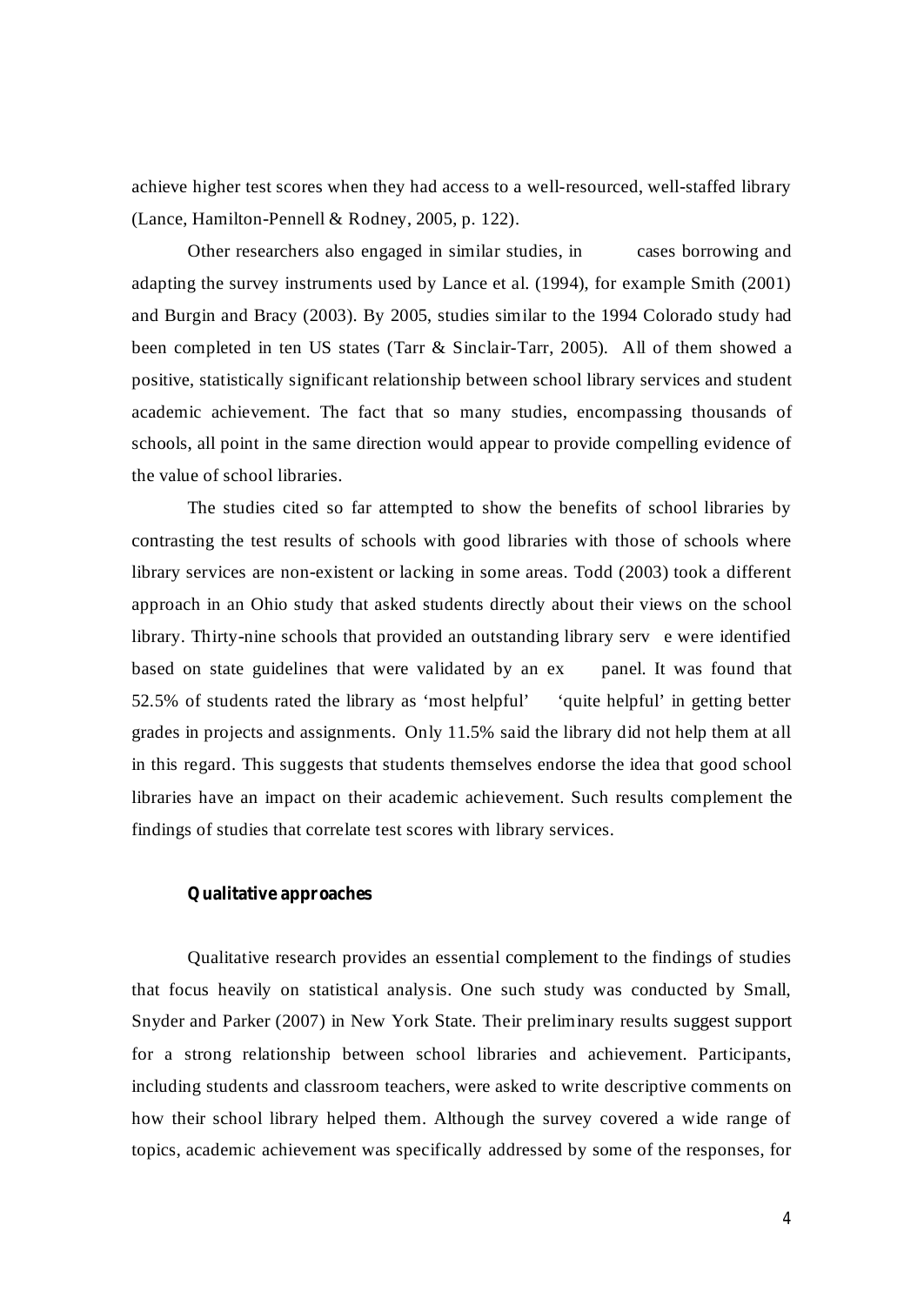example: "Thanks to [the librarian's] help, I got a 100 on my project" and "Without my librarian's help, I would not have received the good grade that I did on the project" (Small et al., 2007, p. 9). This type of evidence reinforces the results of quantitative analysis. Another study using qualitative methodologies was conducted in Scotland by Williams and Wavell (2001a). Focus groups and case studies were used to investigate the impact of the school library on learning. Many different curriculum subjects were examined, and the researchers concluded that the school library can potentially positively impact upon a wide range of learning experiences.

### **Methodological evaluation**

If school library professionals are to use the evidence of the literature for advocacy, the soundness of the methodologies used by the various studies must be assured. Most researchers in the field have a vested interest in showing that school libraries are valuable, so it is vital to demonstrate that the validity of the methods used is above reproach.

In the Colorado study, Lance et al. (1994, pp. 98-99) were aware of possible methodological issues. They identified the use of norm-referenced tests to operationalise academic achievement as a weakness. Additionally, in their critical analysis of the Lance studies, Williams and Wavell (2001b, p. 15) also expressed their concern that the sample sizes used were relatively sma when compared to the population being investigated. In particular, they highlighted the limitations of the sampling and data collection of the first Colorado study, however they also noted that the research of the later studies using modified methodologies are sound and that the results provide compelling evidence for the benefits of school libraries (Williams & Wavell, 2001b, p. 14). Lonsdale (2003, p. 12) similarly states that the Lance studies are important because of the number of times they have been replicated with similar results.

Most of the studies make great efforts to ensure the validity of their results. For example, Smith (2001, pp. 32-33) uses tests of statistical significance, bivariate correlation, partial correlation, factor analysis, and multiple regression analysis to determine the validity of results. Smith (p. 184) also notes that although library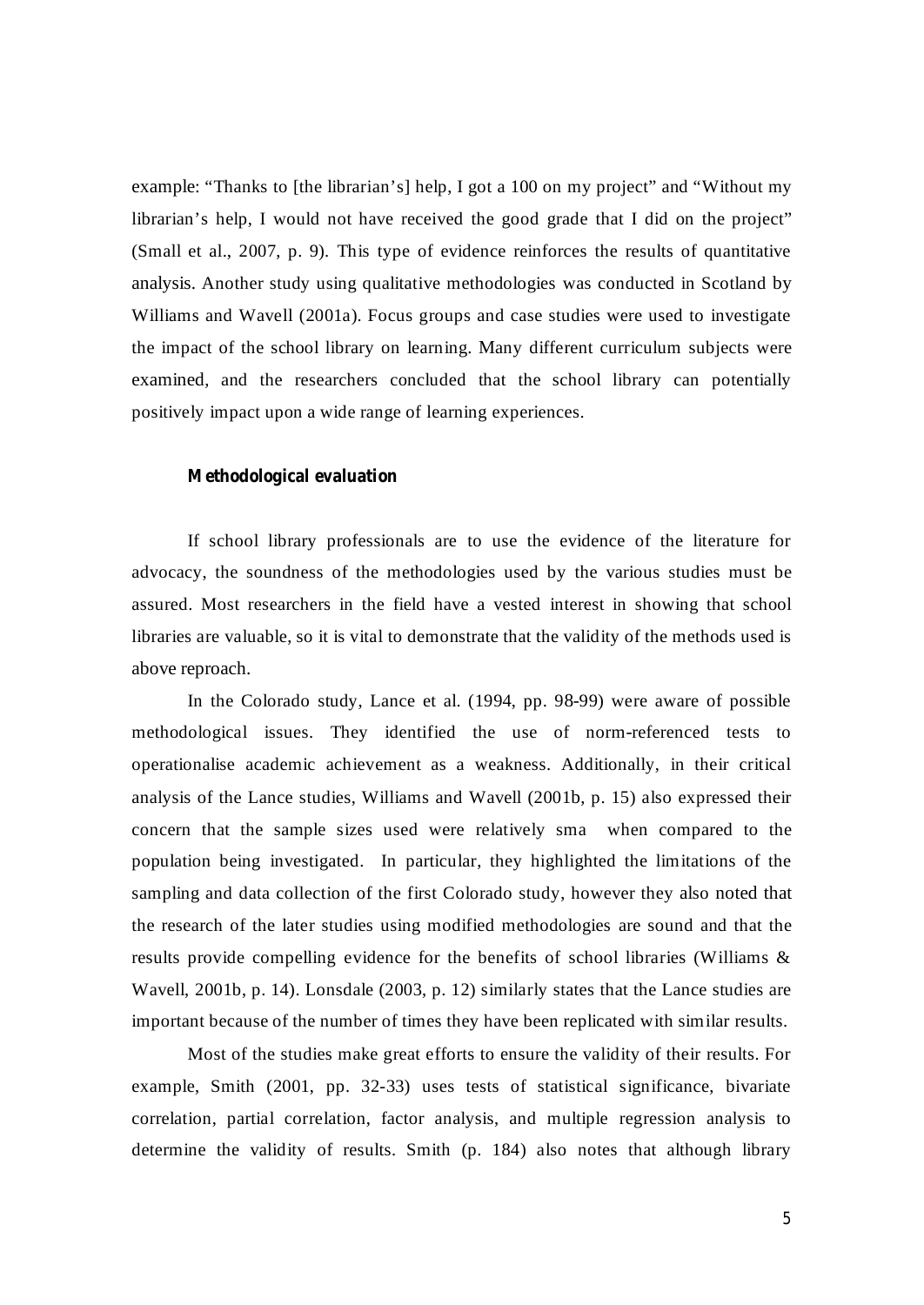variables are confounded with socio-economic variables, the use of such analyses shows that library variables are responsible for a significant amount of the impact on student achievement. When this is coupled with the number of times such studies have been replicated in different geographical areas, some confidence can be expressed regarding the overall consensus of these types of study. The remote possibility of the results of all these studies being attributed to faulty methodology or statistical artefacts is further decreased by the supportive results of quantitative studies using alternate methodologies, such as Todd (2003), and by qualitative studies such as Small et al. (2007), which together provide a degree of triangulation.

Lance et al. (1994) noted that the best way to assuage fears over the reliability and validity of the Colorado study would be its replication, and subsequently their study has indeed been extensively and successfully duplicated. In 2005 (p. 2), Lance et al. expressed their strong conviction that their basic methodology has been sufficiently tested. Credible research on this topic exists in such quantity that the existence of a positive link between school library services and academic achievement is a practically inescapable conclusion. One caveat is the fact that most of the studies covered in this review were conducted in the United States, where most research, especially large-scale quantitative studies, appears to be concentrated. However, Lonsdale (2003, p.27), writing about the possibility of replicating these quantitative methodologies in Australia, echoed the sentiment that it was unlikely that such replication would yield any further insights.

## **Going against the consensus**

Although the vast majority of studies support the case for linking school libraries with academic achievement, it would be negligent to ignore those that do not. One such study conducted by Tarr and Sinclair-Tarr (2006) in California did not show that libraries had a clear positive impact. There were only small statistically significant effects, both positive and negative, suggesting that the overall effect of school librar was negligible.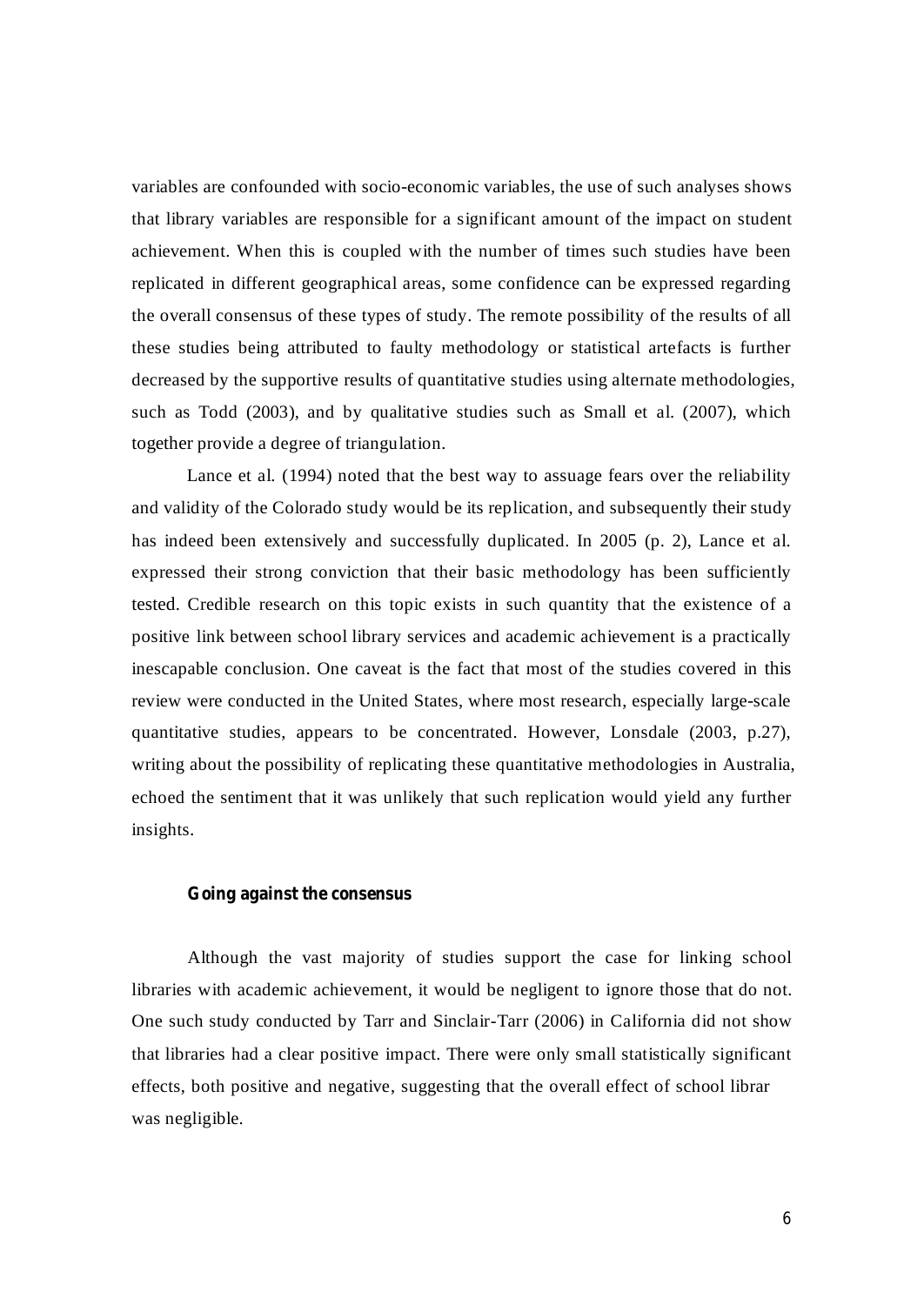It is possible to explain Tarr and Sinclair-Tarr's results by positing the existence of systemic and widespread problems with school librar in California. Such speculations are supported by a survey of Californian district curriculum leaders conducted by Siminitus (2002, pp. 14-16). Participants reported that the top issue for school libraries was staffing, as the ratio of TLs to nts in California is  $1:2000$ -4000+. The nationwide average is 1:953, suggesting a significant staffing problem. The second most important issue was a lack of collaboration between teachers and TLs, a factor which is strongly linked with test scores. Another issue is that textbook management is being passed on to TLs, and this clerical task is cutting into the time they could use for activities that would positively impact test scores. These factors, specific to California school libraries, could plausibly explain the study's findings.

A few other studies that find a negative or non-existent relationship between school libraries and academic achievement exist, but their number is tiny when compared with the number of studies that find a positive connection. Furthermore, as with the California study, there are usually possible circumstantial or methodological explanations for the results.

#### **Explaining the impact of school library factors**

One of the most consistent findings across the studies is the relationship between library staffing and student achievement. In their North Carolina study, Burgin and Bracy (2003, p. 36) found that high-performing schools had a third as many library staff hours compared to low-performing schools. A link between larger collections and student achievement is also repeatedly made (Baughman, 2000; Burgin & Bracy 2003 Lance et al., 2000; Yoo, 1998). Additionally, in the Illinois study, Lance et al. (2005, p. viii), note that collection currency is just as important as collection size. They found that schools with newer collections performed significantly better than those with older ones. The literature also indicates that the instructional role of the librarian is an excellent predictor of student academic achievement. For example, in Texas, Smith (2001, p. 181) found that library staff in top-performing high schools spent more time on leadership and collaboration activities than did library staff at bottom-performing schools. Similar conclusions were reached by other studies.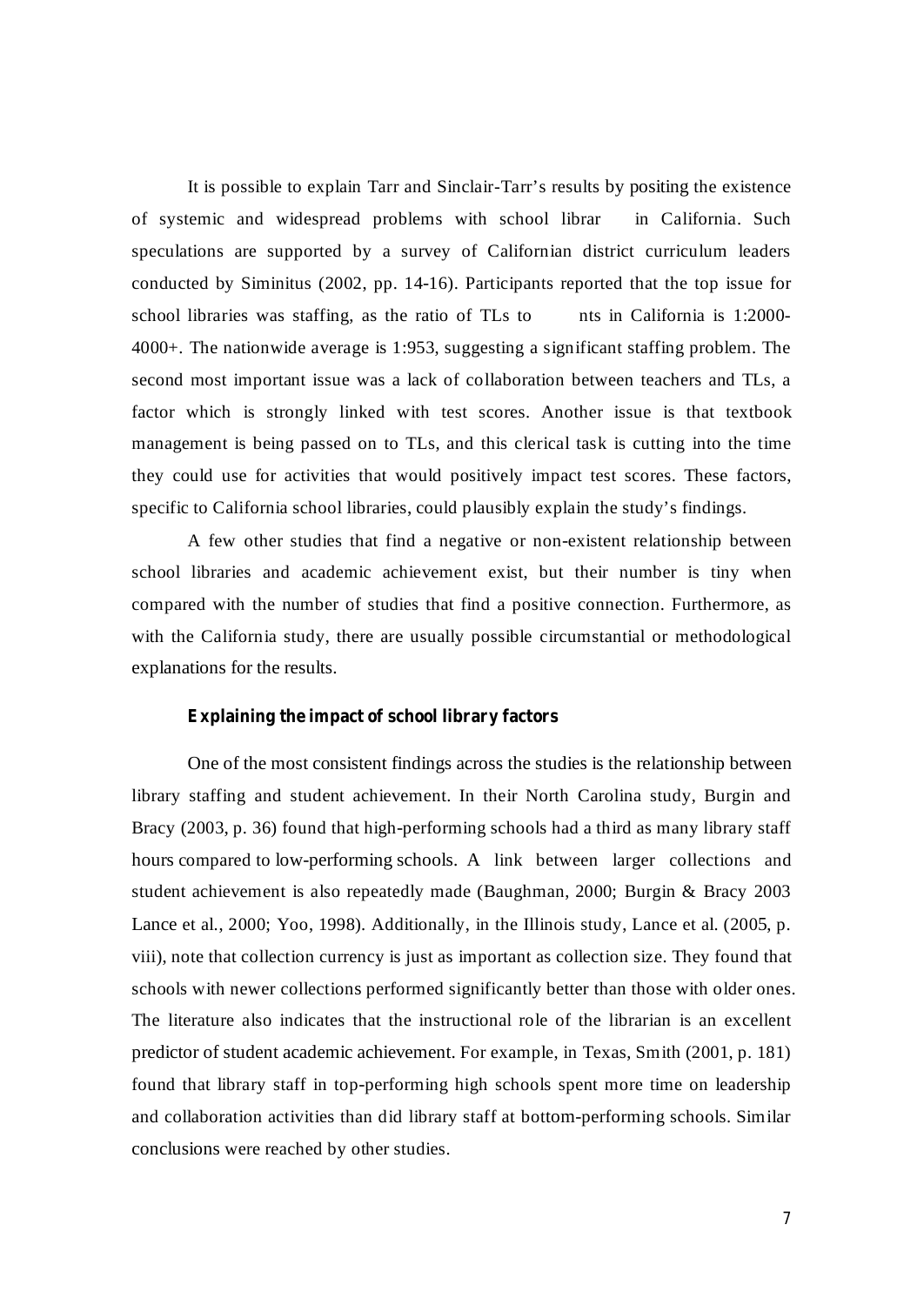The literature thus links specific school library factors to student achievement. However, the mainly quantitative studies that do this arguably fail to adequately explain why such links exist. Although identifying those library factors that are statistically the most beneficial is clearly important, Smith (2001, p. 158) admits that causal relationships cannot be established solely on the basis of statistical analysis. Advocacy of school libraries is made more difficult if the sole source of evidence is dry statistics. Yet macro-studies that take thousands of students as their subjects must necessarily take a statistical approach. According to Scott and Plourde (2007, p. 421) the research now needs to move on from examining the positive impact of school libraries and into studying exactly what a quality school library programme looks like.

Small-scale studies could be one way to go about this, as they could potentially provide a deeper understanding of the mechanisms of important school library factors isolated by large-scale studies. For example, although the instructional role of library staff is identified as important by most large studies, a small but detailed research project conducted by Twomey (2007) indicates that the time of a teacher librarian is best spent on collaborative curriculum planning with colleagues rather than teaching information literacy skills. Such nuances are often lost in larger statistical studies. Additionally, Oberg (2001, p. 17) notes that people often respond strongly to data in narrative form, suggesting that smaller, qualitative studies may be more useful for advocacy.

#### **Current perceptions of school library programmes**

In spite of the extensive and wide-ranging literature on the positive impact of school libraries on students, there is little evidence of any signficant impact on the importance placed on libraries by school administrators. Reynolds and Carroll (2001) conducted a survey in Melbourne and found that only 12% of school libraries were managed by a fully-qualified teacher librarian. Of particular concern was the finding that it was common for a school to have up to three qualified teacher librarians on staff, yet none were used to manage the library. In some cases the library was run by someone with no formal qualifications of any kind. This suggests that principals place very little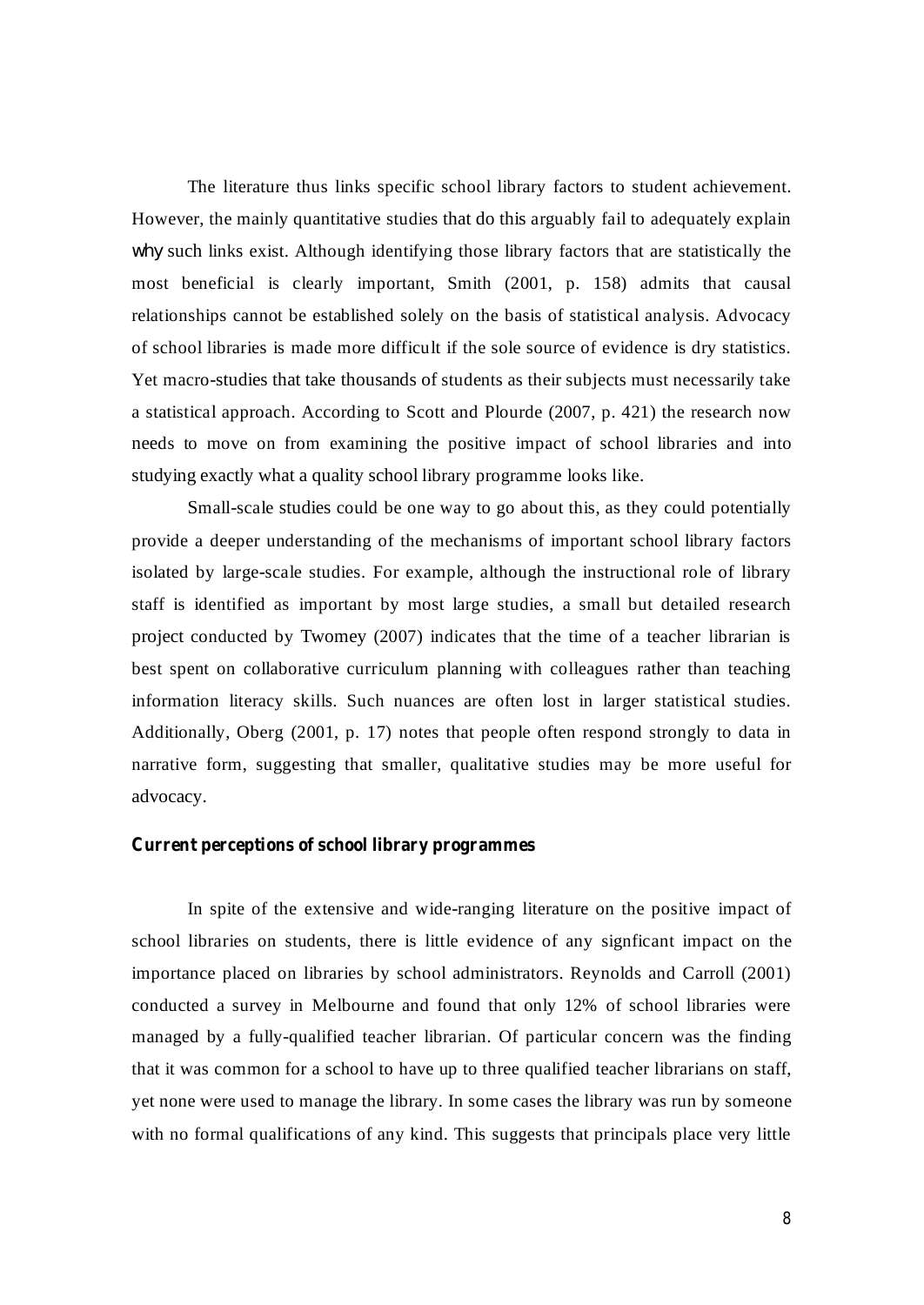value on school libraries, preferring to deploy their ified staff in other areas. In many affluent U.S states, investment in libraries is poor. Baughman (2001, p. 3) states that Massachusetts is experiencing a "school library depression [that] has compromised the quality of education in our state". California school libraries are chronically understaffed (Simintus, 2002). There is a widespread perception among school administrators of the library being a cost, not an investment (Hartzell, 2002a). In England, there is no statutory requirement for schools to have a library, or for local education authorities to provide school library services (Gildersleeves, 2005). The research appears to have generated little appreciation for school libraries among school adminstrators.

A survey conducted by Roberson (2005) suggests that the attitudes of teachers and principals are a potential impediment to the development of school libraries. Despite research showing that collaboration between teachers and librarians is particularly important in supporting academic achievement (Lance et al., 2000), it was found that teachers especially were reluctant to engage in such activities. A further finding was that a large majority (76%) of teachers had not received instruction on the role of school libraries during their teacher education programmes. In New Zealand, a study by Asselin (as cited in Lindsay, 2005) similarly found that 70% of teachers were uninformed or only somewhat informed about the role of the TL and the school library. Church (2003, p. 34) notes that it is often "foreign for [teachers] to think of [their] library media specialist as a teacher". It appears that many educators are simply not aware of the research, hence the common misconception that school librarians are mere book custodians instead of potential pedagogical partners.

Another possible explanation is put forward by Oberg (2001), who argues that research findings are not persuasive in and of themselves. She suggests that many educators approach research findings sceptically, which explains why the research has had a limited impact in changing perspectives of school library programmes.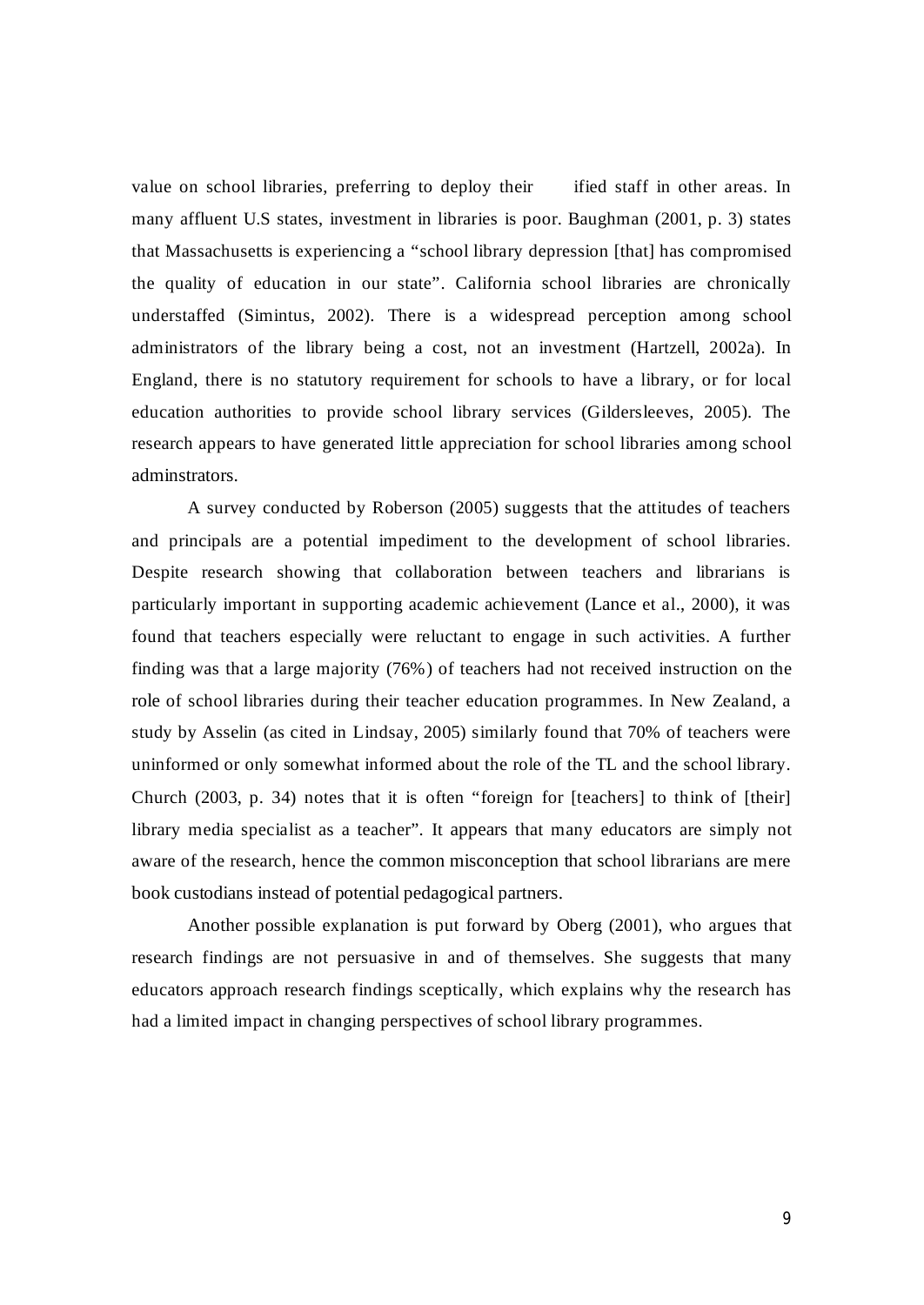#### **Strategies for more effective evidence-based advocacy**

The current body of evidence on the impact of school libraries has not had the effect of a general increase in investment, nor has the status of school library programmes been enhanced. As research suggesting that this would significantly increase student achievement is extensive, two possibilities can be inferred. Either the message is not reaching the right people, or it is not convincing to them. In addressing the first possibility, there have been recent efforts appeal directly to school administrators and principals about the value of school libraries (Anderson, 2007; Church, 2003; Hartzell, 2002b). Targeting these key members of staff will potentially be effective in promoting the school's library programme to all staff. Hartzell (2002b) suggests that the principal is important not just in allocating funding to the library, but also in creating an environment where student library and staff–TL collaboration is valued and promoted. Another strategy is to reform preparation programs for educators (including librarians) to emphasise the importance of school library programmes (Roberson, 2005).

If such measures are successful in making decision-makers aware of the research, it must be ensured that the research is convincing. Todd (2002) suggests that a different approach to research will help in overcoming apathy towards school libraries. He argues that the hallmark of the  $21<sup>st</sup>$  century school library is not the teacher librarian, its collections, its technology, or its staffing, rather:

It is *actions and evidences* that show what makes a real difference to student learning, and that the teacher-librarian contributes in tangible and significant ways to the development of human understanding, meaning making and constructing knowledge. (p. 2)

Instead of focusing mainly on inputs, as most large-scale quantitative studies have done, research should focus more on highlighting the positive outcomes produced by school library programmes.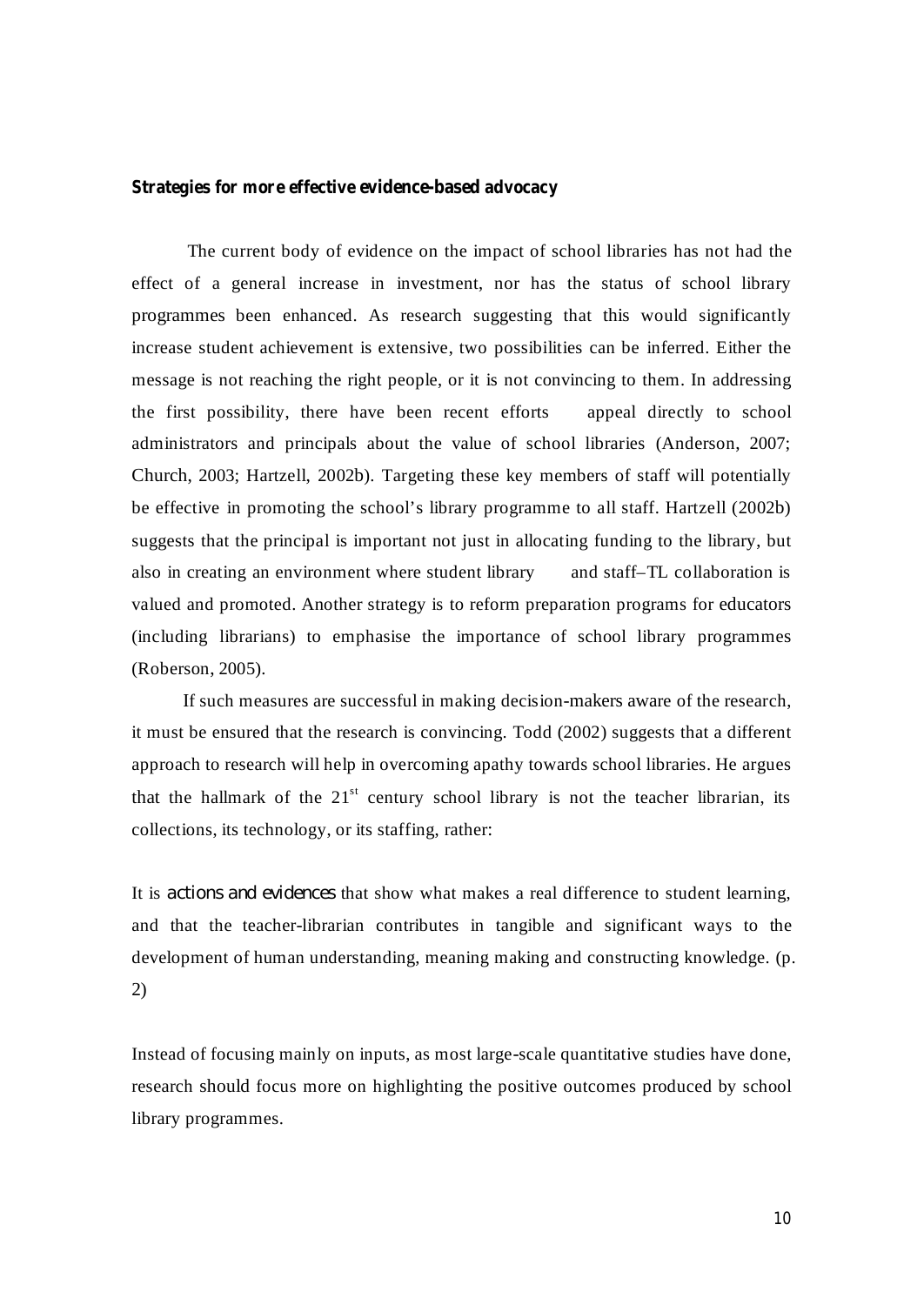Oberg (2001) asserts that research carried out closer to home is more likely to be considered. This could be accomplished through action research. For example, Loertscher (2006) has suggested a design for an action research study gauging the effectiveness of collaboration between librarians and classroom teachers. Similarly, Gildersleeves (2005) looked at the use of library self-evaluation toolkits in English schools, and has suggested that their use may help improve library visibility. Theoretically, if more school library professionals engage in research and evaluation of their own school library programmes, support from teachers and administrators could rise as they see tangible benefits that relate directly to their own practice. Whether this works in practice is an area for future study.

#### **Conclusion**

Research over the past few decades has proven the link between school libraries and student academic achievement beyond a reasonable doubt. Study after study has shown that good school library programmes have a significant impact on student learning. The methodologies of the various studies are sound, and the fact that the results are consistent across disparate geographical areas enables considerable confidence to be placed in their results.

Despite this evidence and the potential for school improvement, the enthusiasm for and funding of such development is lacking. According to the literature considered in this review, this is because teachers and administrators are for the most part unaware of the potential of school libraries. It is also suggested that even when they are made aware of this potential, the research used to back this argument up is unpersuasive to them. Some suggestions have been made about how teacher and adminstrator preparation programmes could be reformed, and about how school library research in the future could be designed to be more convincing, mainly by focusing on smaller scale studies using predmoninantly qualitative methodologies to provide a greater emotive impact to findings. Such an approach will ultimately require the widespread involvement of school library professionals in carrying out research and self-evaluation.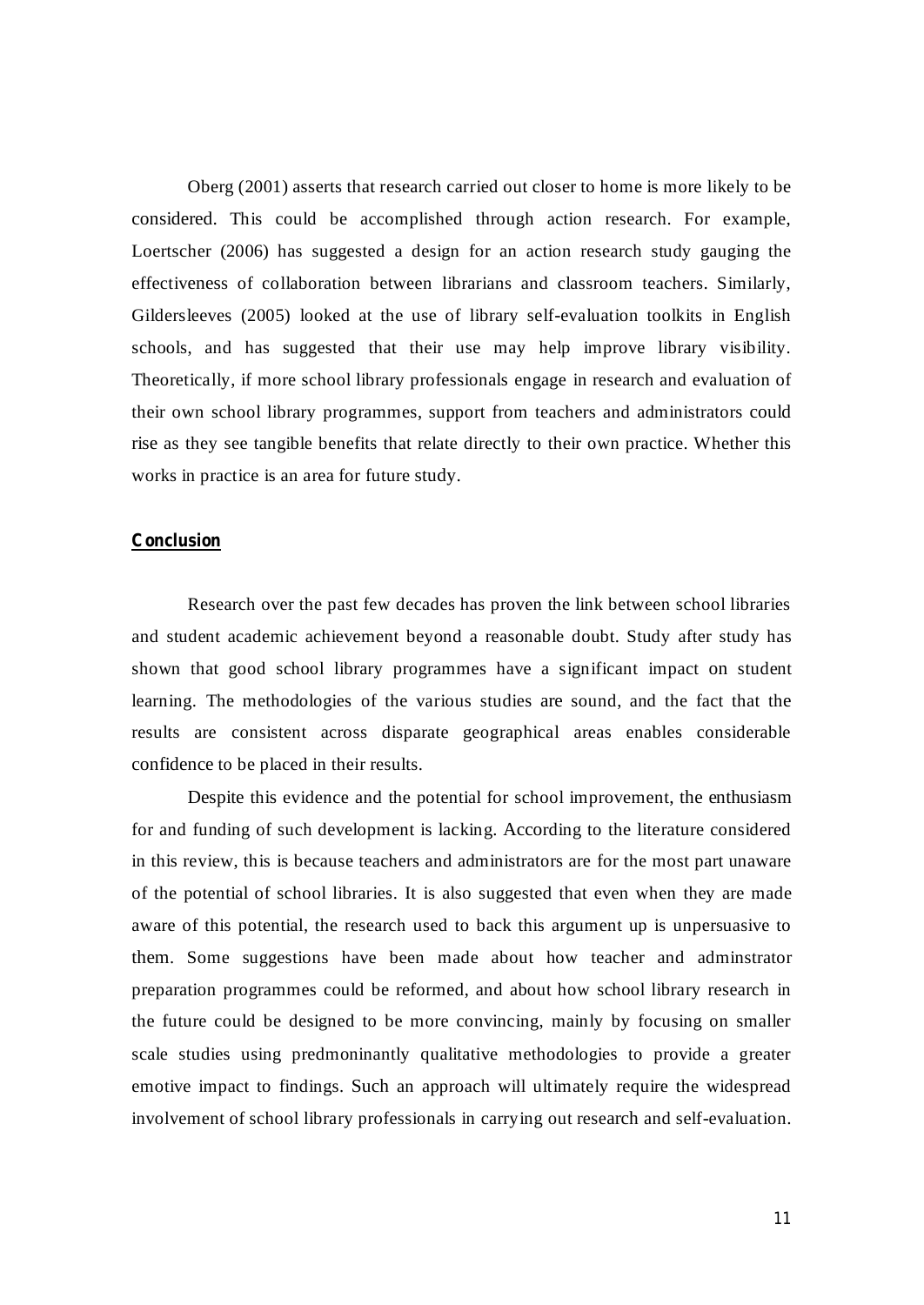There have been efforts to provide frameworks to enable this, but it is yet to be seen whether these will meet with success.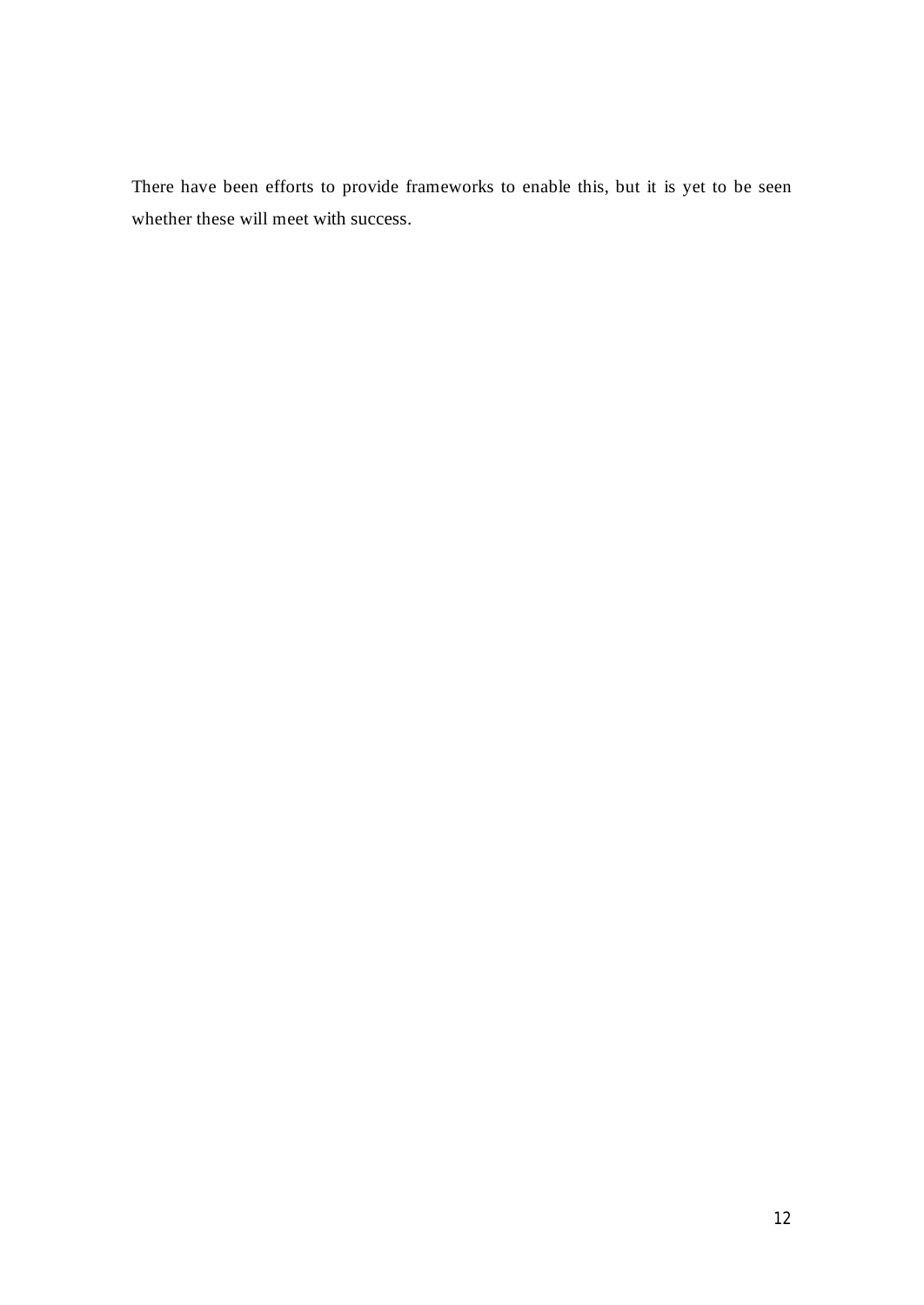## **REFERENCES:**

Anderson, C 2007, 'Adequate yearly progress (AYP) at your library media centre', Library Media Connection, vol. 25, no. 4, pp. 22-24.

Baughman, J 2000, School libraries and MCAS scores, Simmons College, Boston, MA, viewed 25 February 2008, <http://web.simmons.edu/~baughman/mcas-schoollibraries/>.

Burgin, R & Bracy, P 2003, *An essential connection: How quality school library media centres improve student achievement in North Carolina, RB Software & Consulting,* Inc., viewed 1 March 2008, <www.rburgin.com/NCschools2003/NCSchoolStudy.pdf>

Church, A 2003, *Leverage your library program to help raise test scores: A guide for* , Linworth Publishing, *library media specialists, principals, teachers, and parents* Columbus, OH.

Gildersleeves, L 2005, 'Evaluating evaluation', *Aslib Proceedings: New Information* , vol. 58, pp. 73-88. *Perspectives*

Hartzell, G 2002a, *What's it take?*, Paper presented at the White House Conference on School Libraries, Washington, DC.

Hartzell, G 2002b, Why Should Principals Support School Libraries?, ERIC Digests, viewed 25 March 2008, <http://http://www.ericdigests.org/2003-3/libraries.htm>.

Lance, K, Hamilton-Pennell, C & Rodney, M 2000, *Information empowered: The school librarian as an agent of academic achievement in Alaska schools, Educational* Resources Information Center, viewed 13 April 2008, <http://www.eric.ed.gov/ERICDocs/data/ericdocs2sql/content\_storage\_01/0000019b/80 /16/55/0b.pdf>.

Lance, K, Hamilton-Pennell, C & Rodney, M 2005, *Powerful libraries make powerful* learners: The Illinois study, Illinois School Library Media Association, viewed 8 January 2008, <http://www.islma.org/pdf/ILStudy2.pdf>.

Lance, K, Welborn, L & Hamilton-Pennell, C 1994, *The impact of school library media* centers on academic achievement, American Association of School Librarians, viewed 23 February 2008,

<http://www.ala.org/ala/aasl/aaslpubsandjournals/slmrb/editorschoiceb/infopower/select lancehtml.cfm>.

Lindsay, K 2005, 'Teacher/Teacher-Librarian Collaboration - A Review of the Literature', *School Libraries* in *Canada*, vol. 25, no. 2, pp. 3-17.

Loertscher, D 2006, 'Gauging the impact of teacher and teacher-librarian collaboration' , vol. 34, no. 2, p. 41. *Teacher Librarian*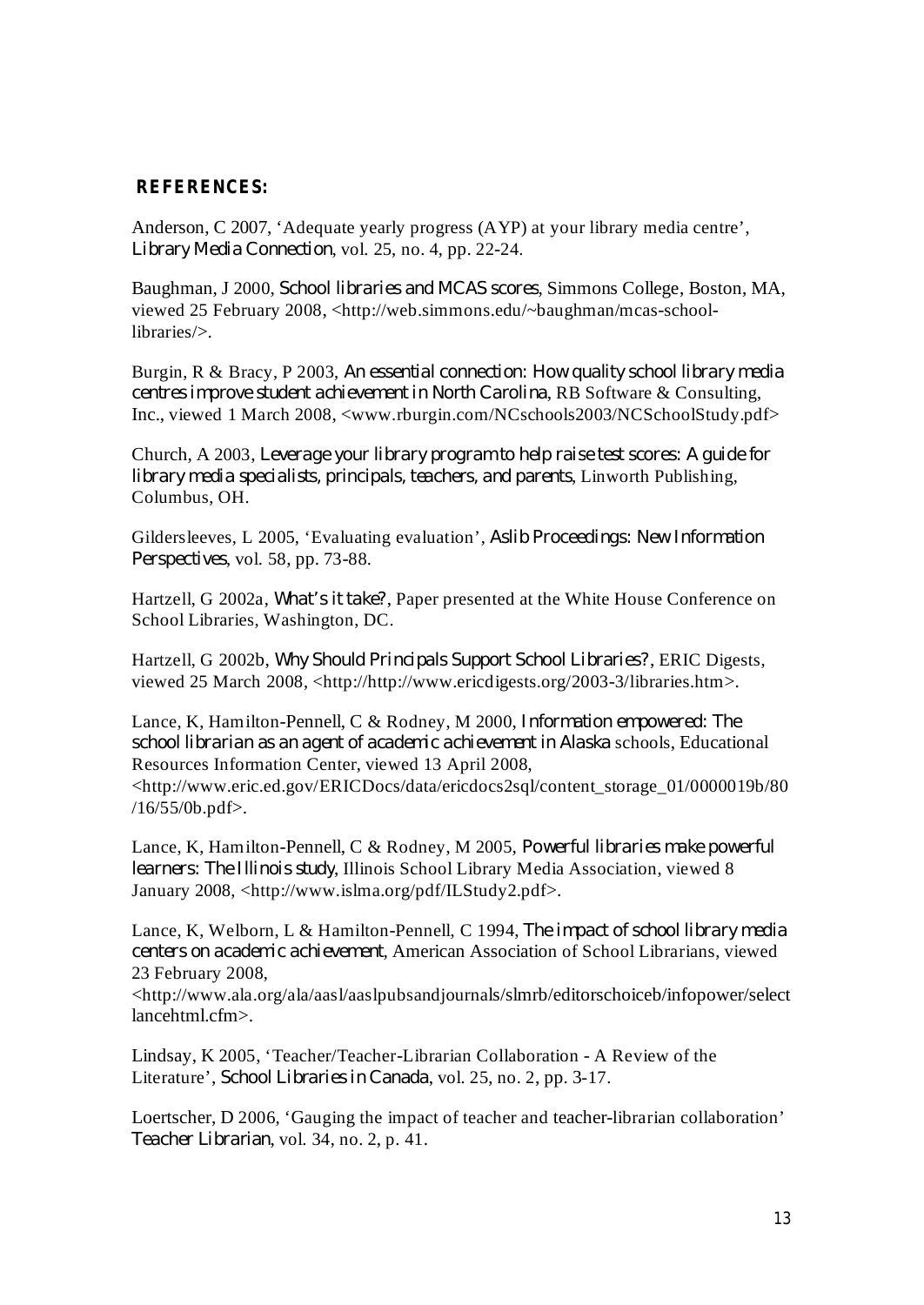Lonsdale, M 2003, *Impact of school libraries on student achievement: A review of the* , Australian School Library Association, viewed 28 March 2008, *research* <http://www.asla.org.au/research/research.pdf>.

Oberg, D 2001, 'Demonstrating that school libraries improve student achievement', vol. 15, no. 1, pp. 15-17. *Access,*

Reynolds, S & Carroll, M 2001, 'Where have all the teacher librarians gone?', Access, vol. 15, no. 2, pp. 30-34.

Roberson, T, Applin, M & Schweinle, W 2005, 'School libraries' impact upon student achievement and school professionals' attitudes that influence use of library programs', *Research for Educational Reform, vol.* 10, no. 1, pp. 45-52.

Scott, K & Plourde, L 2007, 'School libraries and increased student achievement: What's the big idea?' *Education*, vol. 127, no. 3, pp. 419-429.

Simintus, J 2002, California School Library Media Centers and student achievement, SBC Pacific Bell, viewed 3 April 2008, <http://www.kn.pacbell.com/survey/k12libraries.pdf>.

Small, R, Snyder, J & Parker, K 2007, *New York State's school libraries and library media specialists: An impact study*, New York Library Association, viewed 24 February 2008, <http://www.nyla.org/content/user\_1/Preliminary\_Report\_Small.pdf>.

Smith, E 2001, *Texas school libraries: Standards, resources, services, and students'* performance, Education Resources Information Center, viewed 14 March 2008, <http://www.eric.ed.gov.ezproxy.csu.edu.au/ERICDocs/data/ericdocs2sql/content\_stora ge\_01/0000019b/80/19/27/00.pdf>.

Tarr, W, & Sinclair-Tarr, S 2006, *Using large-scale assessments to evaluate the* , Edexcellence Consulting, Inc, *effectiveness of school library programs in California* viewed 23 February 2008, <http://www.edexcellence.com/37\_Tarr.pdf>.

Todd, R 2002, *School librarians as teachers: Learning outcomes and evidence-based practice*, Paper presented at the 68th IFLA Council and General Conference, Glasgow.

Todd, R 2003, Student learning through Ohio school libraries, Ohio Educational Library Media Association, viewed 24 February 2008, <http://www.oelma.org/StudentLearning/SLFindings.asp>.

Twomey, M 2007, 'Empowering learners: How the teacher librarian, through enactment of the role, empowers learners to shape and enrich a changing world' *Access*, vol. 21, no. 1, pp. 33-29.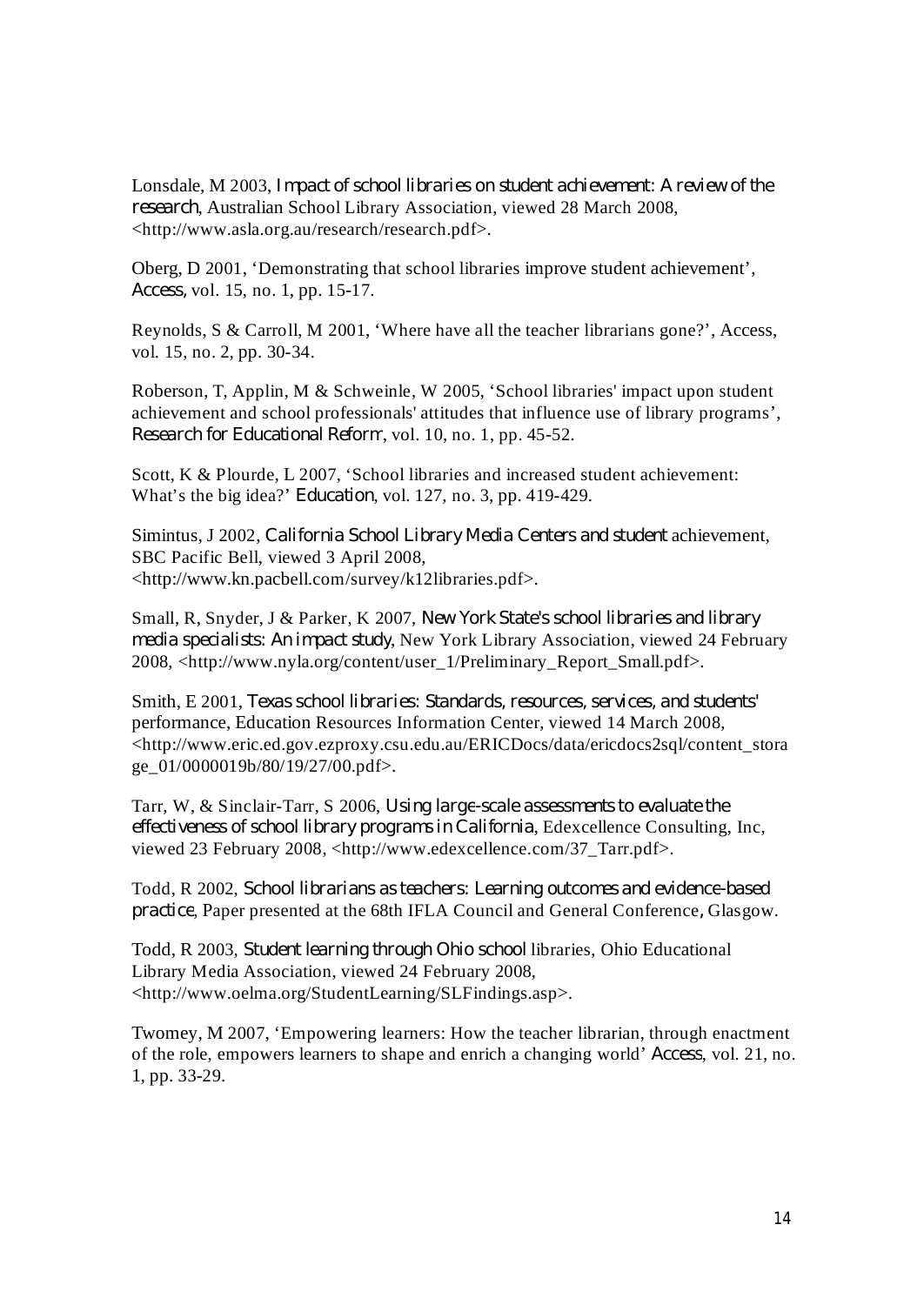Williams, D & Wavell, C 2001a, *The impact of the school library resource centre on* learning, The Robert Gordon University, viewed 4 April 2008, <http://www.rgu.ac.uk/files/SLRCreport.pdf>.

Williams, D & Wavell, C 2001b, *The impact of school library services on achievement* and learning, The Robert Gordon University, viewed 4 April 2008, <http://www.rgu.ac.uk/files/Impact%20of%20School%20Library%20Services1.pdf>.

Yoo, J 1998, The educational impact of the school library, Educational Resource Information Center, viewed 25 February 2008, <http://www.eric.ed.gov/contentdelivery/servlet/ERICServlet?accno=ED417736>.